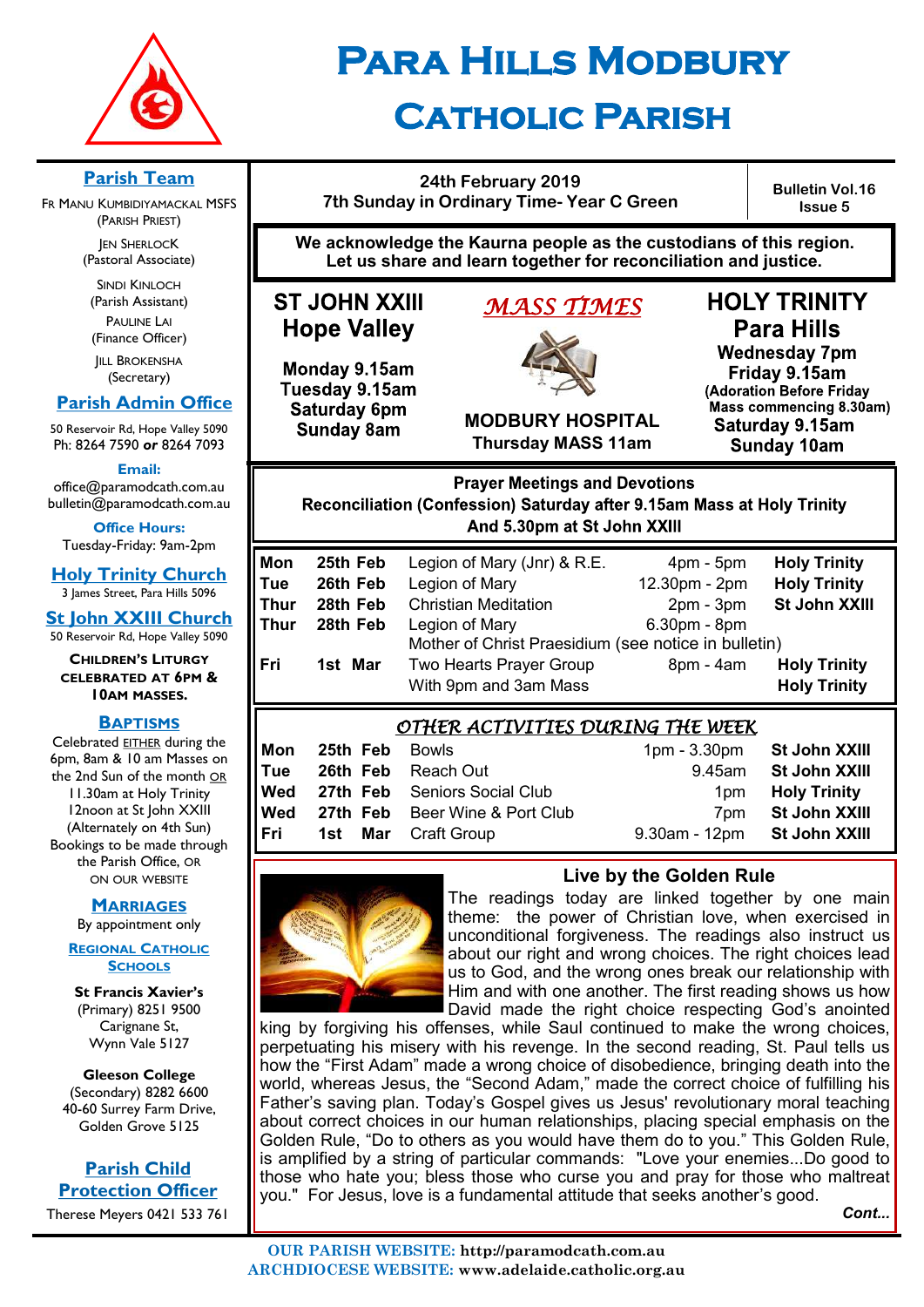#### *Cont....*

The Gospel passage contains four commands of Jesus: love, forgive, do good, and pray. They specify the kind of love that the Christian follower is expected to show. Christian ethics consists not in merely refraining from evil, but in actively doing good, not only to those who are friends, but to those who hate us or do evil against us. Today's gospel is an invitation to a grace-filled

behaviour. God is good to the unjust as well as to the just. Hence our love for others, even those who are ungrateful and selfish, must be marked by the same kindness and mercy which God has shown to us.

As we reflect on the gospel today let us pray for the strength to forgive. At every Mass we pray the "Our

Father," asking God to forgive us as we forgive others. Our challenge is to overcome our natural inclination to hate. To meet that challenge we need to ask God for the strength to forgive each other. Each of us needs to ask: do I have anyone in my life I call an enemy? Is there anyone who actually hates me? Are there people who would really curse me? Is there anyone in my life who mistreat me: a boss, a teacher, a co-worker, a family member, a former spouse? These things hurt us, and they are often difficult to forgive. However, we must forgive, because only forgiveness truly heals us. Let us start forgiving right now by curbing the sharp tongue of criticism, suppressing the revenge instinct and tolerating the irritating behaviour of a neighbour. Let us examine our conscience. Is generosity central to our lives, or do we often choose selfishness instead? Are we willing to trust in God's providence, or do we place our Faith in ourselves? Do we really accept and embrace our responsibility for one another and for the world we live in, or do we see all things in terms of our own wants and needs? Do we allow emotions such as hatred and jealousy quide our spiritual lives, or do we try to be more like our Lord? Finally, let us try to live our lives in accordance with "the Golden Rule. "Do unto others as you would have them do unto you."

Tanultumbedramalaked



 *STAY FOR A CUPPA*

Thanks to some of our wonderful volunteers, we will be having a cuppa after all Masses **This Weekend** Please join us.

### **Volunteers Needed**

We are desperately in need of volunteers for counting collections and preparing the money for banking following Sunday Mass at Holy Trinity.

This task takes only  $30 - 40$  mins after Mass and the only skill required is an ability to count. We work in teams of four and are in need of at least 6 new (or returning) counters.

Please consider taking this task on and assisting some who have been doing this for us for many years.

Readings for 3rd March 2019

1st Reading Ecclesiasticus [24: 4](javascript:expandDetail(%22reading%22,%22FR%22,%22N04ORSUC%22,%20%22right_content_middle%22,%22%22);) - 7 2nd Reading 1 [Corinthians 15:54](javascript:expandDetail(%22reading%22,%22SR%22,%22N04ORSUC%22,%20%22right_content_middle%22,%22%22);) - 58 Gospel Luke 6:39 - 45

#### **Saints/Feast Days Of the Week**

1st Ember Day

#### **Our Community's Prayer Petitions**  *PLEASE NOTE: THE NAMES ON THE SICK LIST WILL REMAIN FOR TWO MONTHS ONLY UNLESS OTHERWISE NOTIFIED.*

**BULLETIN PRAYER LIST:** Please note that names can only be added to this list by immediate family, or the ill person themselves (for reasons of privacy).

#### **Please Remember in your Prayers Those who are sick, especially:**

Asher Caudle, David North, Elijah Neri, Wayne Collins, Antoinette Pascale, Marg Dolman, Charlotte Fussell, Selena (Rose) Quinn, Phyllis Anthony, Pam Ridley, Reta Lockyer, Michael Pritchard, John MacGrath,

Ken Robinson, Graham Armstrong, Mary Redmond, Graham Speed, Marlen Piineda, David Truman, Bruce Mc Andie, Rosa Maria Santos,

Sean Molloy, Betty Roper, Imperia De Ionno, Julie Reimann, Imelda Schulz, Maddison Calleja, Janice Forrester, Ray Zielonka, Jim Marlow, Gerry Canavan, Jayden Lee, Audrey Athayde, Marie Boulton,

Sr. Marleen Dewar OLSH, Kay Kennedy, Rita Robinson, Eileen Ryan, Gary Lockyer, Yvonne Summers, Darcy Ridley, Marie Bakaj, Regan Barry, John Cherry, Dudley Dolman, Fr. Michael Walsh, Pat Feutrill, Paul Holmes, Michael Lochhead.

**Recently Deceased**

Alice Haughton, Laurel Barr, Joseph Meyer, Neil McPeake

### **SPECIAL COLLECTION**

#### **Day of the Unborn Child Appeal-March 2-3**

In the Archdiocese of Adelaide, the Day of the Unborn Child occurs on the Feast of the Annunciation, March 25. As this feast day falls during Lent it was felt it would be more appropriate to hold the Appeal early this year.

### **A special collection will be taken up on the weekend of March 2nd & 3rd** at the same time as other collections in support of the work undertaken by

Birthline, Right to Life in South Australia, Matercare Australia & Genesis Pregnancy Support Inc.

The Day of the Unborn Child assists us to focus on those people in our families and communities who have experienced any sort of child-bearing loss, whether miscarriage, still-birth, the death of a baby soon after birth, or abortion.

We thank you in anticipation for your generous support of those who work tirelessly with individuals and families who require these important resources and services.

### *FATHER PETER'S 80TH BIRTHDAY MEETING*



Meeting for Fr Peter's 80<sup>th</sup> Birthday at St John XXIII Work Room on Tuesday  $26<sup>th</sup>$  February 9.20am in the work room. Please contact Jenny Sherlock on: 8264 7590

**RESPONSORIAL PSALM:** *The Lord is kind and merciful.*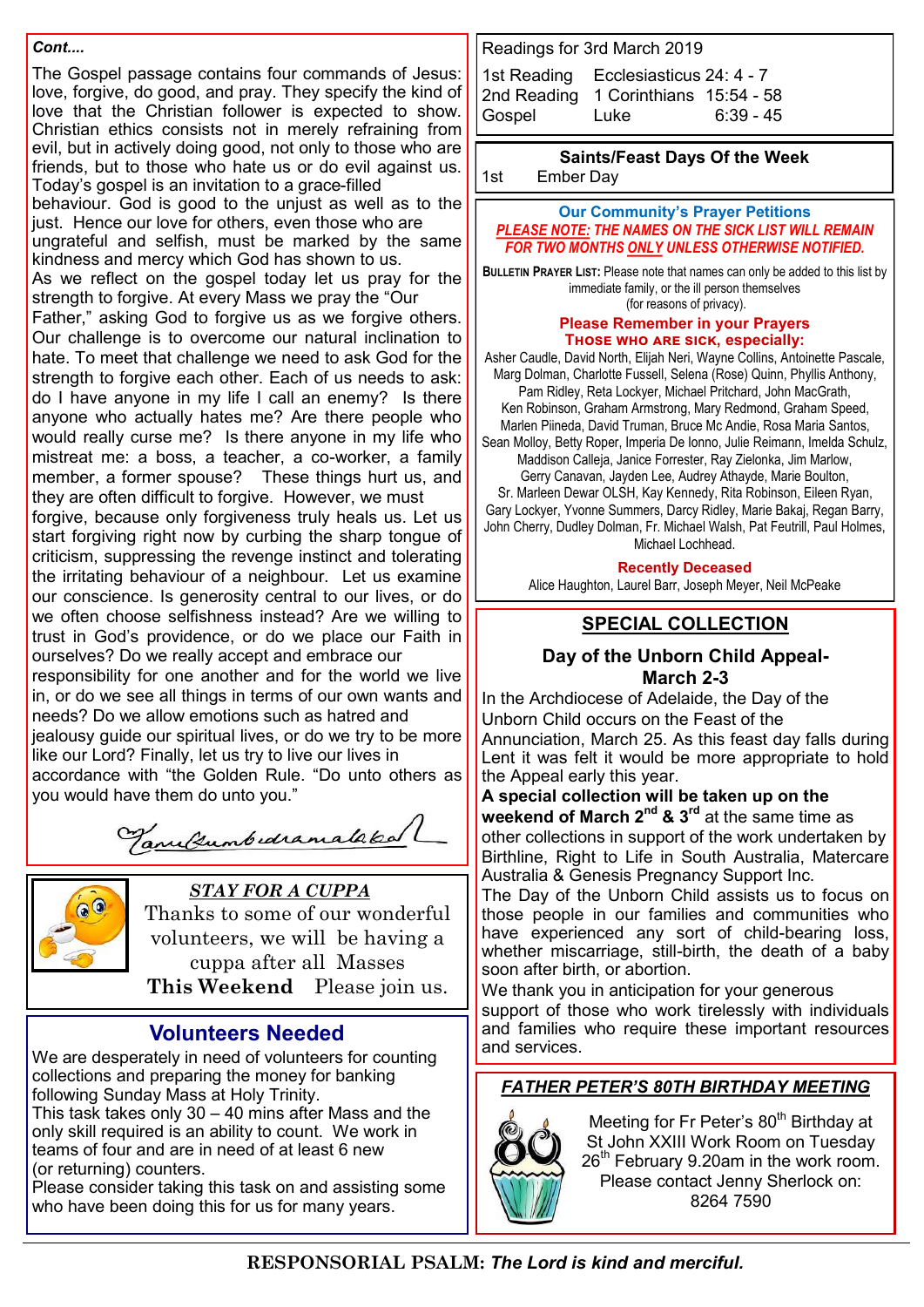#### **ST VINCENT DE PAUL HQ: 1300 729 202 from 9.00am — 1.00pm or www.vinnies.org.au**

### **St Vincent de Paul Modbury Conference**

*Lord your timeless lesson sings out in the voice of constant waves, in the wind through the trees and in the harmonies of life. Wash clean our ears to hear you, make us listen now, for we need your great wisdom to assist us in our life. Amen.*

The visit rate has dropped back to normal; 6 visits a week last year. The assistance went to 6 adults and 2 children, with some requesting clothing.

> Our immediate needs in the pantry are: Margarine, Jam and Pasta sauce.

It will greatly help if any or all of these items could be placed in the Vinnies' collection basket.

### **REACH OUT GROUP**

 Tuesday 26th February, 2019 9.15am Mass at St John XXIII Reader: Barbara S. Offertory: Cathy D. & Maureen K. Communion: Margaret D. & Jos H. Altar Server: Leo N. All Welcome



### DEVELOPMENT FUND 2019

Congratulations Margaret Dolman No.17 Drawn by Peter Cooper Contact: Marg Dolman 8264 1317 to be included in the draw.

### **HAPPY BIRTHDAY FEBRUARY/MARCH BABIES**

26th Gary Lockyer, Odette Dotter, Helen Podgorski 27th Sean Freeman 28th Letitia Geesing

- 2nd Kevin Moore
- 3rd Kerry Ford





**PLENARY COUNCIL**

**"What we have heard from you …"** PlenaryCouncil2020 **Has been updated on our parish** 

website. Be sure to check it out and while there please read the new items **"Our stories"**  where you can discover something of the faith journeys of fellow parishioners.

Has your voice been heard yet by the Plenary Council yet? You have until 5<sup>th</sup> March to submit response to the question "What do you think God is asking of us in Australia at this time?" Don't miss this opportunity to be heard!

### **FIRST SATURDAY MASS**

March  $2<sup>nd</sup>$  2019, 9.15am HOLY TRINITY CHURCH Holy Rosary for PEACE in the world. Commencing at 8.45am with Acts of Consecration, to the Sacred Heart of Jesus and the Immaculate Heart of Mary with the Sacrament of Penance. Please bring a SINGLE flower for Our Holy Mother  *"In the end my Immaculate Heart will triumph" ( Our Lady of Fatima 1917 )*

### **LENTEN STUDY OF THE GOSPEL OF LUKE**

Father Jack has prepared a study on Luke's gospel. Father will start on Thursday  $7<sup>th</sup>$  March at 7pm (That is the day after Ash Wednesday.) Sessions will finish at 9pm sharp. Come along to the Modbury Catholic Church 50 Reservoir Road, Hope Valley On Saturday 13<sup>th</sup> April, a retreat will be led by Annette Heinemann following the themes of the Lenten study. All are welcome, bring your bible and notebook.



### **Liturgy Assistants Roster April to June 30**

The liturgy assistants roster for April to June 2019 will be drawn up soon. If you have any information that affects the roster or you are aware that you are not available for any reason for any ministry for which you have volunteered, could you please pass that information either to the parish office or directly to Therese Meyers [0421 533 761

[theresemeyers@gmail.com\]](mailto:theresemeyers@gmail.com) by 4th March 2019? Thanks to those who have already sent information; it will be processed.

Liturgy Committee



**Two Hearts Prayer Group Holy Trinity Church**

Friday 1st March, at Holy Trinity Church Rosary at 8pm followed by Mass at 9pm and finishes with Mass at 3am on Saturday morning.

**GOSPEL ACCLAMATION:** *Alleluia, alleluia! I give you a new commandment: love one another as I have loved you. Alleluia!*